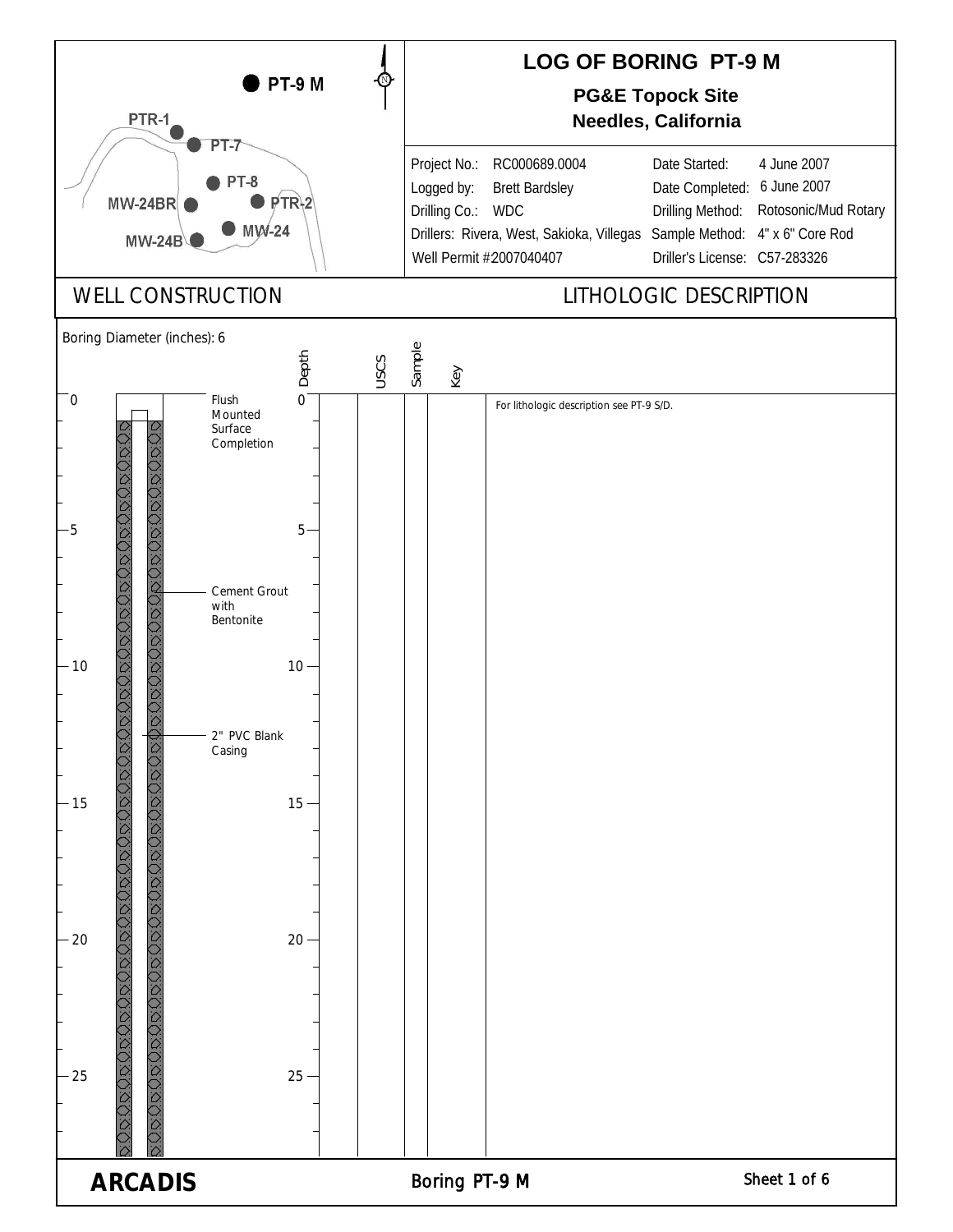| Depth<br>WELL CONSTRUCTION                                                                                  | USCS | Sample<br>Key | LOG OF BORING PT-9 M<br>(Continued)<br>LITHOLOGIC DESCRIPTION |
|-------------------------------------------------------------------------------------------------------------|------|---------------|---------------------------------------------------------------|
| $-30$<br>$30 -$                                                                                             |      |               |                                                               |
| 20030202020202020202020202020202020<br>クリク<br>$-35$<br>$35 -$<br>Cement Grout                               |      |               |                                                               |
| with<br>Bentonite<br>$\hat{\mathcal{L}}$<br>$-40$<br>$40 -$<br>2" PVC Blank                                 |      |               |                                                               |
| <b>DROGOGOGOGOGOGOGO</b><br>Casing<br>$45 -$<br>$-45$                                                       |      |               |                                                               |
| $-50$<br>$50 -$<br>JQ                                                                                       |      |               |                                                               |
| $-55$<br>$55 -$                                                                                             |      |               |                                                               |
| <u>γαδασοάντος ασοπορούσος στονομονος στονοδασ</u><br><b>DRGC</b><br>$-60$<br>$60 -$<br>$\hat{\mathcal{Q}}$ |      |               |                                                               |
| <b>ARCADIS</b>                                                                                              |      | Boring PT-9 M | Sheet 2 of 6                                                  |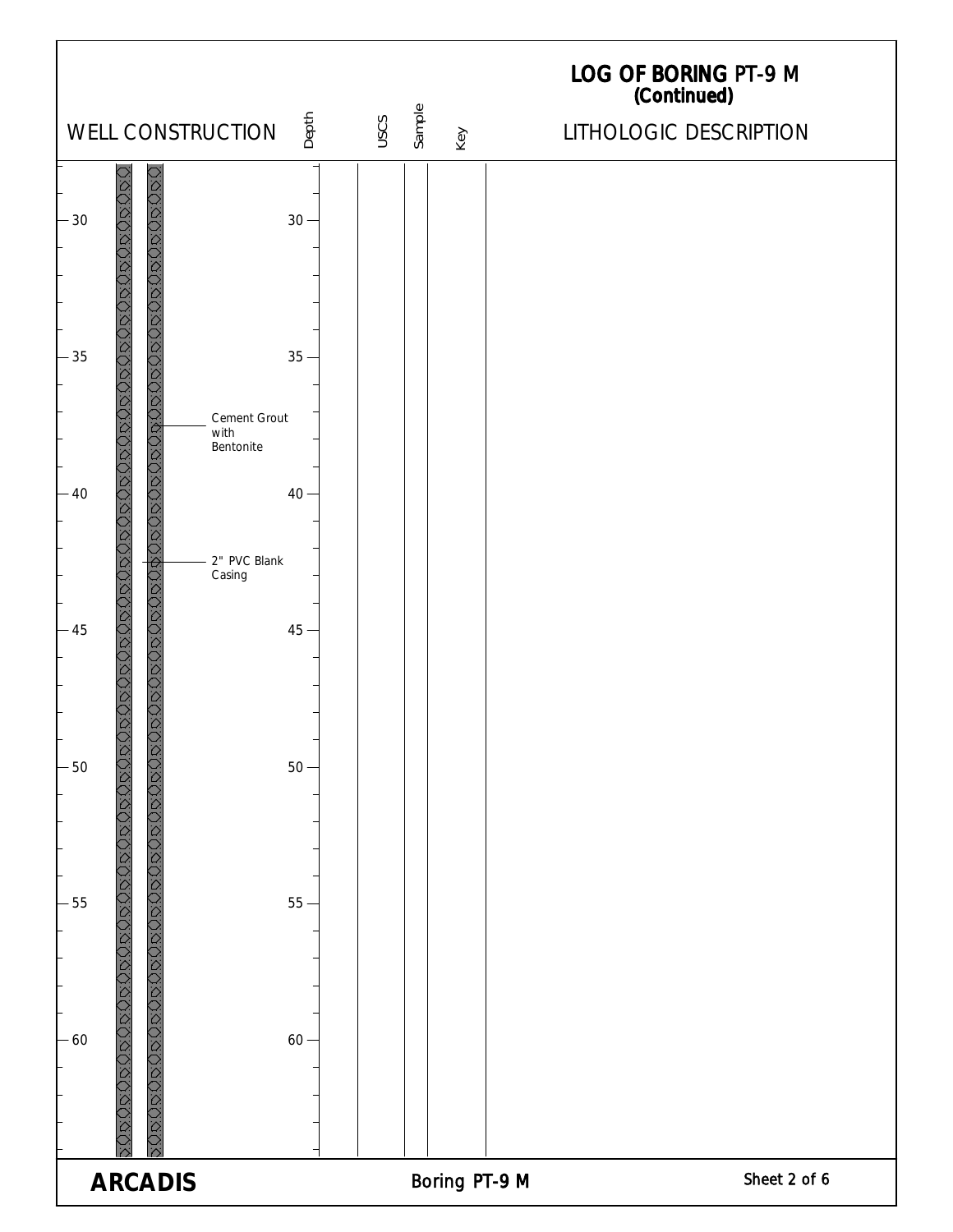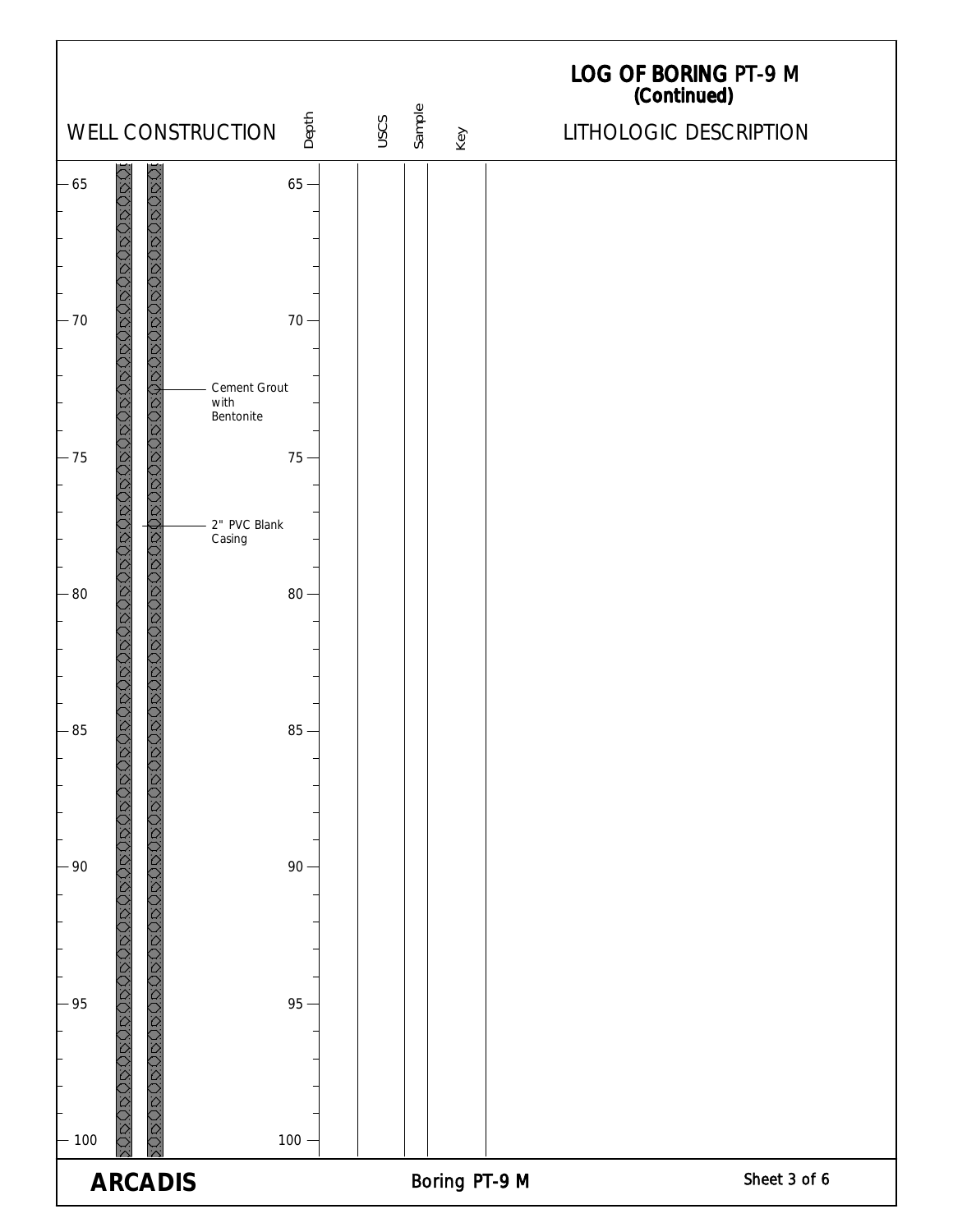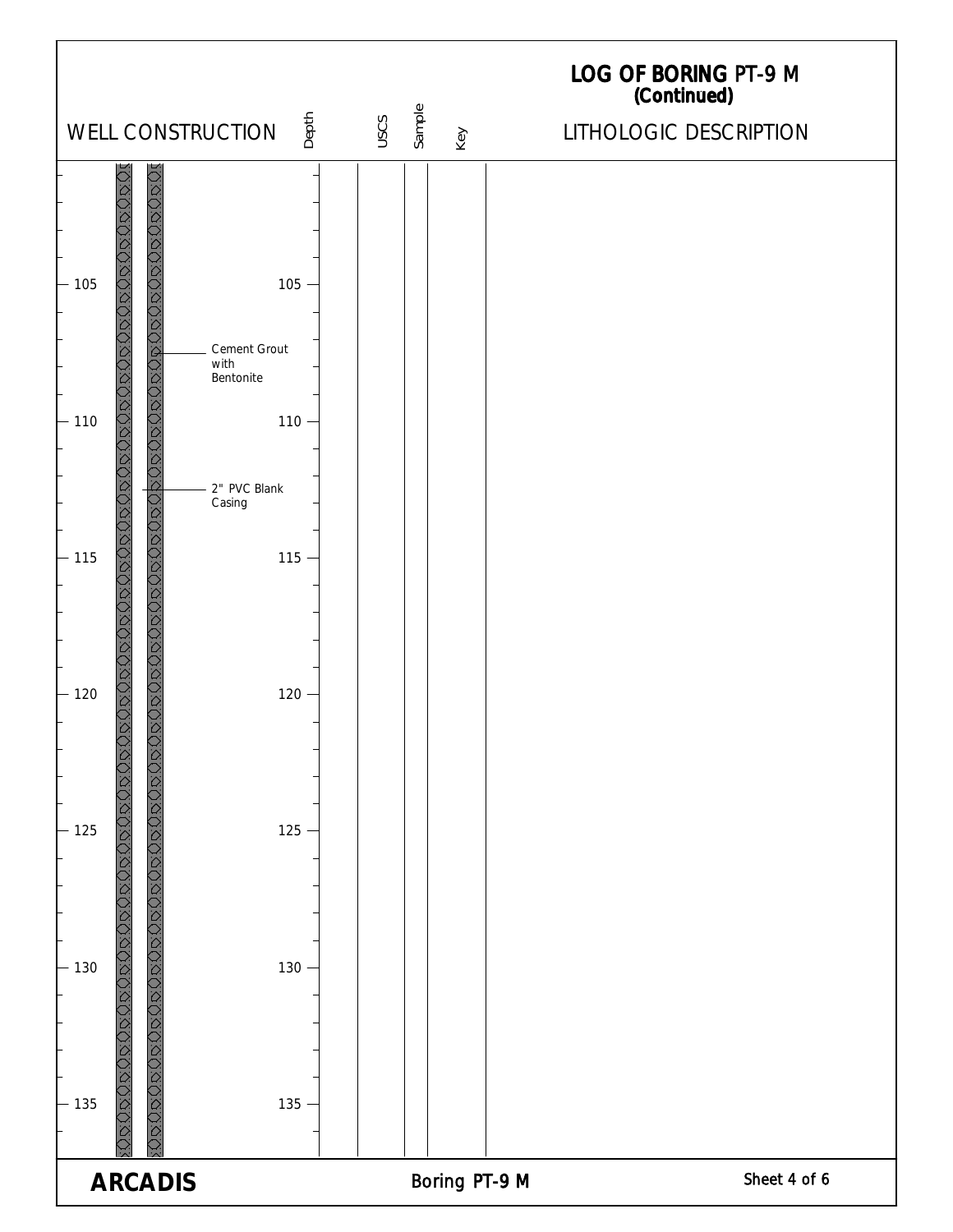